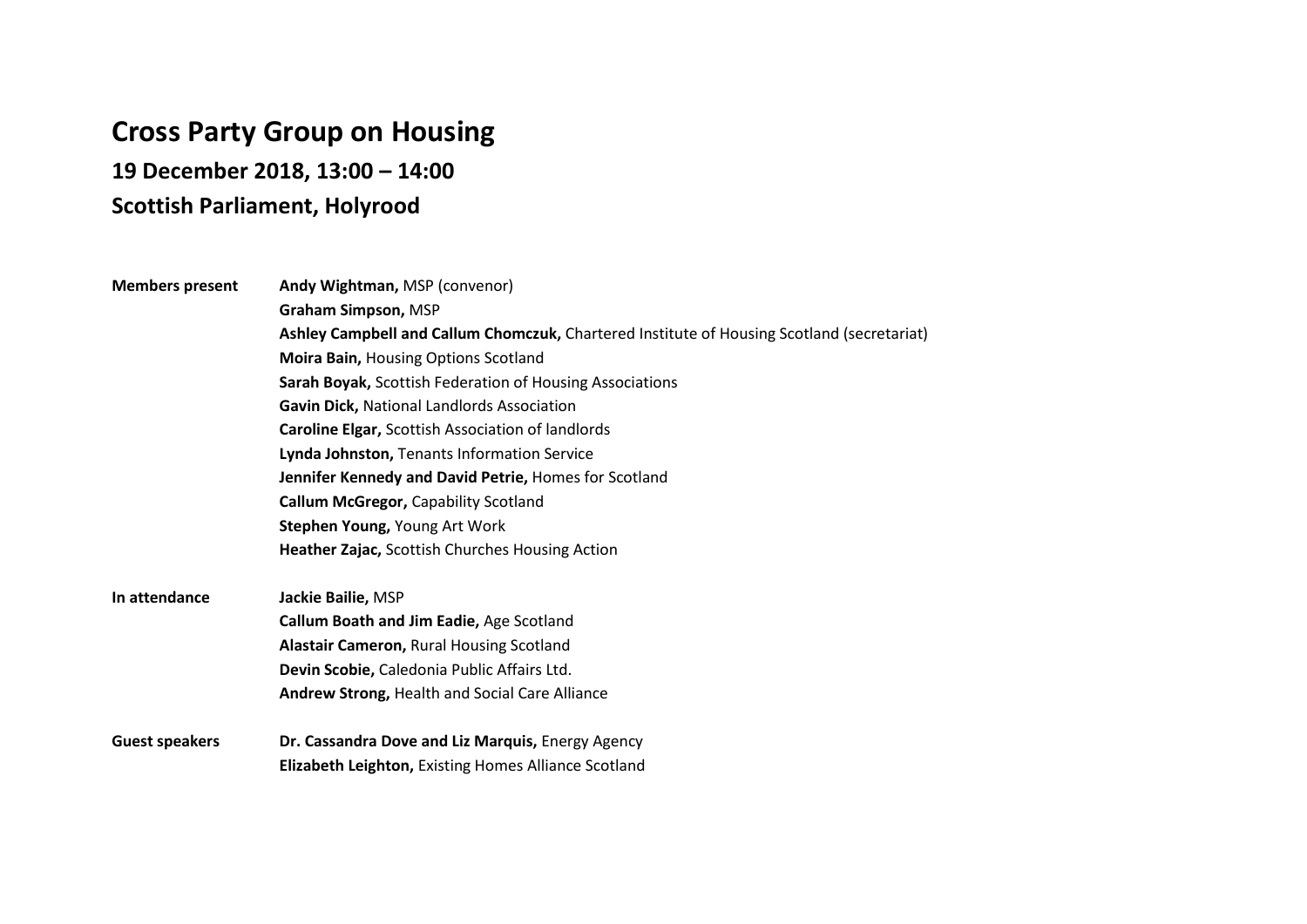| $\mathbf{1}$ . | Welcome             | Andy Wightman welcomed everyone to the meeting and introduced the Chartered Institute of Housing (CIH) Scotland as the new           |
|----------------|---------------------|--------------------------------------------------------------------------------------------------------------------------------------|
|                | and                 | secretariat for the Cross Party Group on Housing.                                                                                    |
|                | apologies           |                                                                                                                                      |
|                |                     | The following apologies were received in advance of the meeting:                                                                     |
|                |                     |                                                                                                                                      |
|                |                     | Grant Carson, Glasgow Centre for Inclusive Living                                                                                    |
|                |                     | Neil Clapperton, Grampian Housing Association                                                                                        |
|                |                     | Alastair Hackland, Royal Incorporation of Architects in Scotland                                                                     |
|                |                     | Wayne MacKay, Electrical Safety First                                                                                                |
|                |                     | Major Steven Turner, Salvation Army                                                                                                  |
|                |                     |                                                                                                                                      |
| 2.             | <b>Minutes of</b>   | The minutes were agreed as accurate and there were no matters arising.                                                               |
|                | the previous        |                                                                                                                                      |
|                | meeting             |                                                                                                                                      |
|                |                     |                                                                                                                                      |
| 3.             | <b>Fuel Poverty</b> | Elizabeth Leighton gave an introduction to the topic of fuel poverty and outlined the Fuel Poverty (Target, Definition and           |
|                |                     | Strategy) (Scotland) Bill (the Bill) currently at Stage 1. Key points covered:                                                       |
|                |                     | There are links between reducing carbon emissions and tacking fuel poverty and both need to be addressed.<br>$\bullet$               |
|                |                     | The Scottish Government's commitment to reducing fuel poverty is welcome but no real progress has been made in                       |
|                |                     | recent years with 25% of households still living in fuel poverty.                                                                    |
|                |                     | The Bill and accompanying draft strategy include some welcome elements - recognition of the need for collaborative                   |
|                |                     | working, commitment to consult with people who have lived experience of fuel poverty and use of a Minimum Income                     |
|                |                     | Standard in the proposed definition. However:                                                                                        |
|                |                     | - The Bill as it stands is very narrow in scope and does not include any energy efficiency measures.                                 |
|                |                     | - The proposed target for no more than 5% of households to be living in fuel poverty by 2040 is not ambitious enough.                |
|                |                     | - The proposed definition of fuel poverty does not take the higher cost of rural living into account.                                |
|                |                     | Dr Cassandra Dove and Liz Marquis outlined their work evaluating the health benefits of energy efficiency measures                   |
|                |                     | The initial project involved in depth interviews with people one to two years after energy efficiency measures had been<br>$\bullet$ |
|                |                     | installed in their homes.                                                                                                            |
|                |                     | Now working on more quantitative evidence gathering including interviews before and after measures have been<br>$\bullet$            |
|                |                     | installed and measuring changes in the home such as temperature and humidity.                                                        |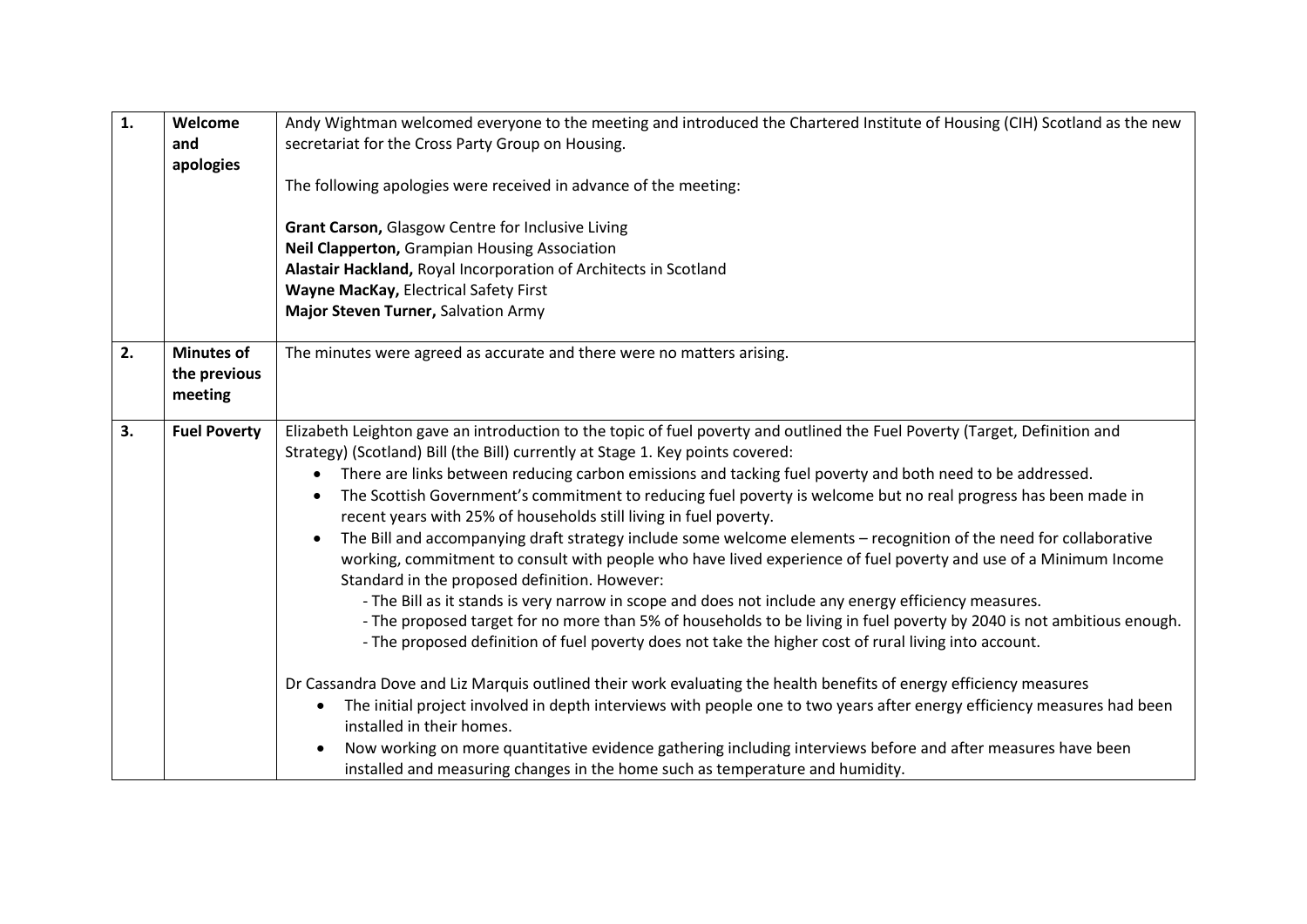|    |                                               | Results have been positive showing improvements in Energy Performance Certificate (EPC) ratings, reductions in bills or<br>$\bullet$<br>more comfortable living conditions. Some participants have reported improvements in physical and/or mental health.<br>Wider benefits include increased pride in their home or neighbourhood and being able to invite friends or family to visit.<br>An example of a project in Dumfries and Galloway demonstrated the benefit to local contractors with 28 out of 30<br>contractors involved in the project being based within 20 miles of the household.                                                                                                                                                                                          |
|----|-----------------------------------------------|--------------------------------------------------------------------------------------------------------------------------------------------------------------------------------------------------------------------------------------------------------------------------------------------------------------------------------------------------------------------------------------------------------------------------------------------------------------------------------------------------------------------------------------------------------------------------------------------------------------------------------------------------------------------------------------------------------------------------------------------------------------------------------------------|
|    |                                               | Questions and discussion points                                                                                                                                                                                                                                                                                                                                                                                                                                                                                                                                                                                                                                                                                                                                                            |
|    |                                               | The Group discussed the following points:<br>How the proposed definition will affect the numbers or types of households classed as living in fuel poverty.<br>$\bullet$<br>The need to engage with people, particularly home owners, to encourage take up of energy efficiency schemes and<br>private investment.<br>The need for clarity on how energy efficiency work will be funded and how progress towards the new target will be<br>monitored.<br>Concerns that the proposed definition does not take into account the higher cost of living in remote rural areas and that<br>the Bill proposes raising the age threshold for vulnerability to 75.<br>Andy Wightman brought the session to a close to allow time for the remaining business but reminded the group that the Bill is |
|    |                                               | still making its way through Parliament and there will be further scope to influence the Bill at Stage 2.                                                                                                                                                                                                                                                                                                                                                                                                                                                                                                                                                                                                                                                                                  |
| 4. | <b>CPG</b> letter on<br>accessible<br>housing | Following the Cross Party Group for Housing meeting on 23 May a letter was sent from Andy Wightman and Pauline McNeil to<br>the Minister for Local Government, Planning and Housing on behalf of the group. The letter raised concerns about lack of suitable<br>accessible housing. The Minister replied on 1 November and his letter was circulated to the group in advance of the meeting.<br>Andy Wightman stated that he would be keen to pursue this issue if there were any remaining concerns following the Minister's<br>response. Members were urged to send any further feedback to the secretariat.                                                                                                                                                                            |
| 5. | <b>Housing</b><br>Beyond 2021                 | The Scottish Government launched a discussion on the future of housing delivery and services beyond 2021 in September asking<br>for comments by 28 November 2018. This initial round of discussion is intended to inform a more formal consultation period in<br>spring/summer 2019.                                                                                                                                                                                                                                                                                                                                                                                                                                                                                                       |
|    |                                               | The group agreed that it will consider the discussion paper in more detail at the next meeting and consider how to contribute to<br>the consultation.                                                                                                                                                                                                                                                                                                                                                                                                                                                                                                                                                                                                                                      |